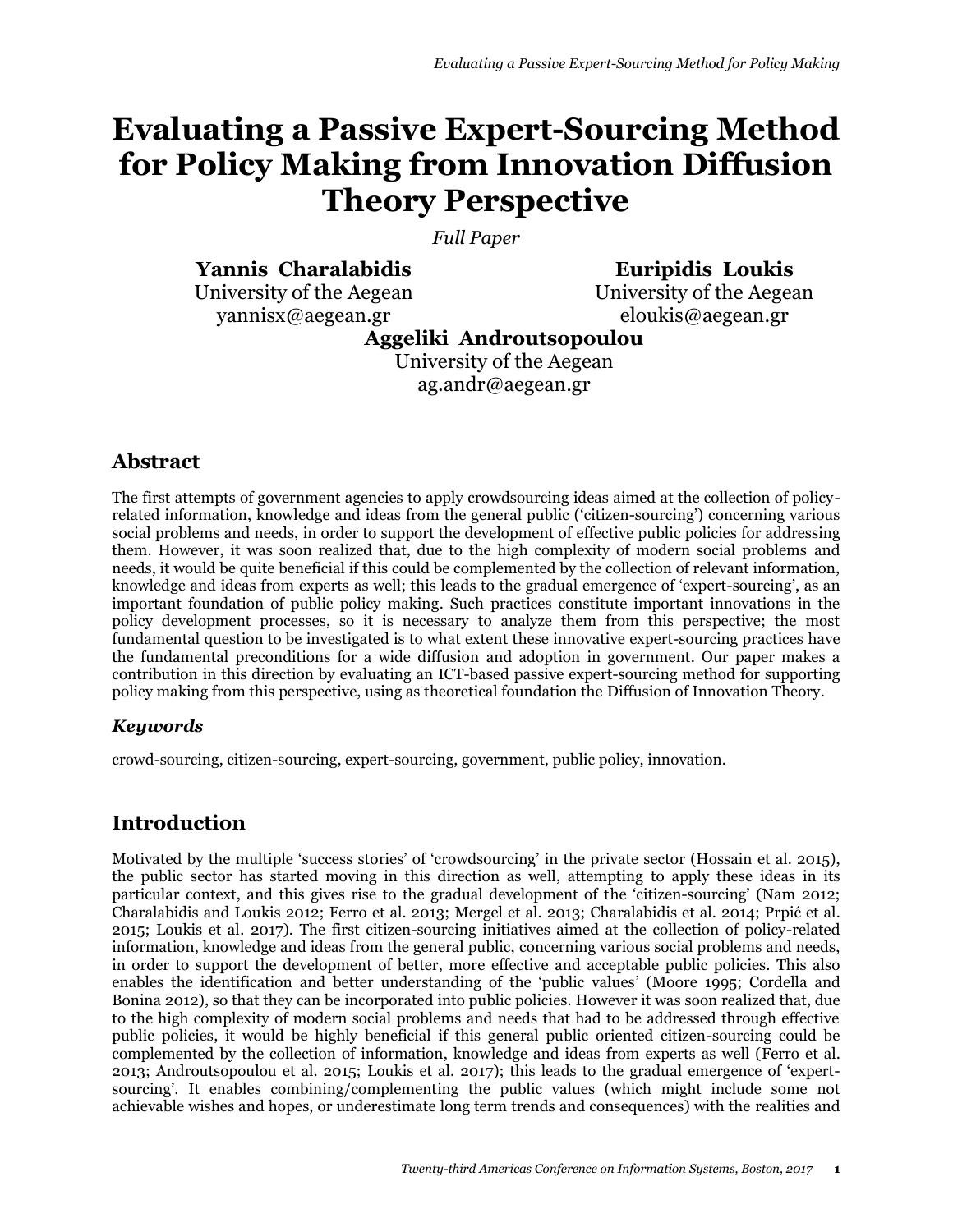constraints set by experts' specialized knowledge, for the formulation of effective public policies. This is in line with previous political sciences research on the role and importance of both 'democracy' (democratic processes and consultation with stakeholder groups) and 'technocracy' (specialized knowledge of experts) for the development of public policies (Radaelli 1995 and 1999; Brown, 2009; Esmark 2016).

However, these expert-sourcing practices, aiming at the collection of public policy related information, knowledge and ideas from experts' communities, constitute important innovations in the policy development processes of government, so it is necessary to analyze them from this perspective as well. The most fundamental question to be investigated from this perspective is to what extent these innovative expert-sourcing practices have the fundamental preconditions for a wide diffusion and adoption as public policy making support tools. For this purpose, we can use relevant theories and frameworks developed through the extensive previous research that has been conducted on the diffusion of innovations (Kapoor et al. 2014; De Vries et al. 2016). The analysis of these emerging expert-sourcing practices from the innovation diffusion perspective can reveal important insights on their diffusion potential, and their strengths and weaknesses from this perspective: characteristics of them that favor, as well as ones that hinder, their diffusion; these will allow the identification of improvements of expert-sourcing practices and systems, which can enhance their diffusion potential, and in general lead to higher levels of effectiveness and maturity in this area.

However, there is a lack of research on such questions, and in general a lack of evaluations of these emerging expert-sourcing methods and practices from an innovation diffusion perspective. Our paper contributes to filling this research gap, by evaluating an ICT-based passive expert-sourcing method for supporting policy making (Androutsopoulou et al., 2016), which has been developed in the European research project 'EU-Community' (project.eucommunity.eu/), from this innovation diffusion perspective, using as theoretical foundation the well-established 'Diffusion of Innovation' (DOI) theory (Rogers 2003). The main research question of this study is:

*'To what extent this ICT-based expert-sourcing method, viewed as an innovation, has the five critical characteristics that according to the DOI theory determine the degree of adoption of an innovation (relative advantage, compatibility, complexity, trialability and observability)?'*

This paper consists of six sections. In the following section the background of this study is presented. Then the abovementioned ICT-based expert-sourcing method is outlined, followed by a description of the research method and data of our study. Then the results of the evaluation of this method are presented, while in the final section the conclusions are summarized and future research directions are proposed.

# **Background**

#### *Active and Passive Government Citizen-sourcing*

Most of the research that has been conducted on government citizen-sourcing is focusing on the 'active citizen-sourcing' paradigm, which uses government agencies' web-sites or social media accounts in order to pose 'actively' a particular social problem or public policy (existing or under development), and solicit relevant information, knowledge, opinions and ideas from the citizens (the general public) (Charalabidis et al. 2012; Ferro et al. 2013; Mergel et al. 2013). More recently, there has been some research interest in the 'passive citizen-sourcing' paradigm, which aims to exploit 'passively' policy-related content that has been generated by citizens freely, without any direct stimulation or direction by government, in various external (i.e. not belonging to government agencies) web-sites or social media, such as political fora, news web-sites, political blogs, Facebook, Twitter, etc. accounts; the analysis of this content can provide useful information, knowledge and ideas concerning important social problems and public policies (Bekkers et al. 2013; Charalabidis et al. 2014; Loukis et al. 2017).

However, the research that has been conducted in this area focuses on general public oriented citizensourcing, i.e. on the collection (active or passive) of policy-related information, knowledge and ideas from the general public. The evaluations of these citizen-sourcing initiatives (e.g. Ferro et al. 2013; Androutsopoulou et al. 2015) conclude that they can provide insights into the perceptions of the general public concerning important social problems and needs, and existing or proposed public policies for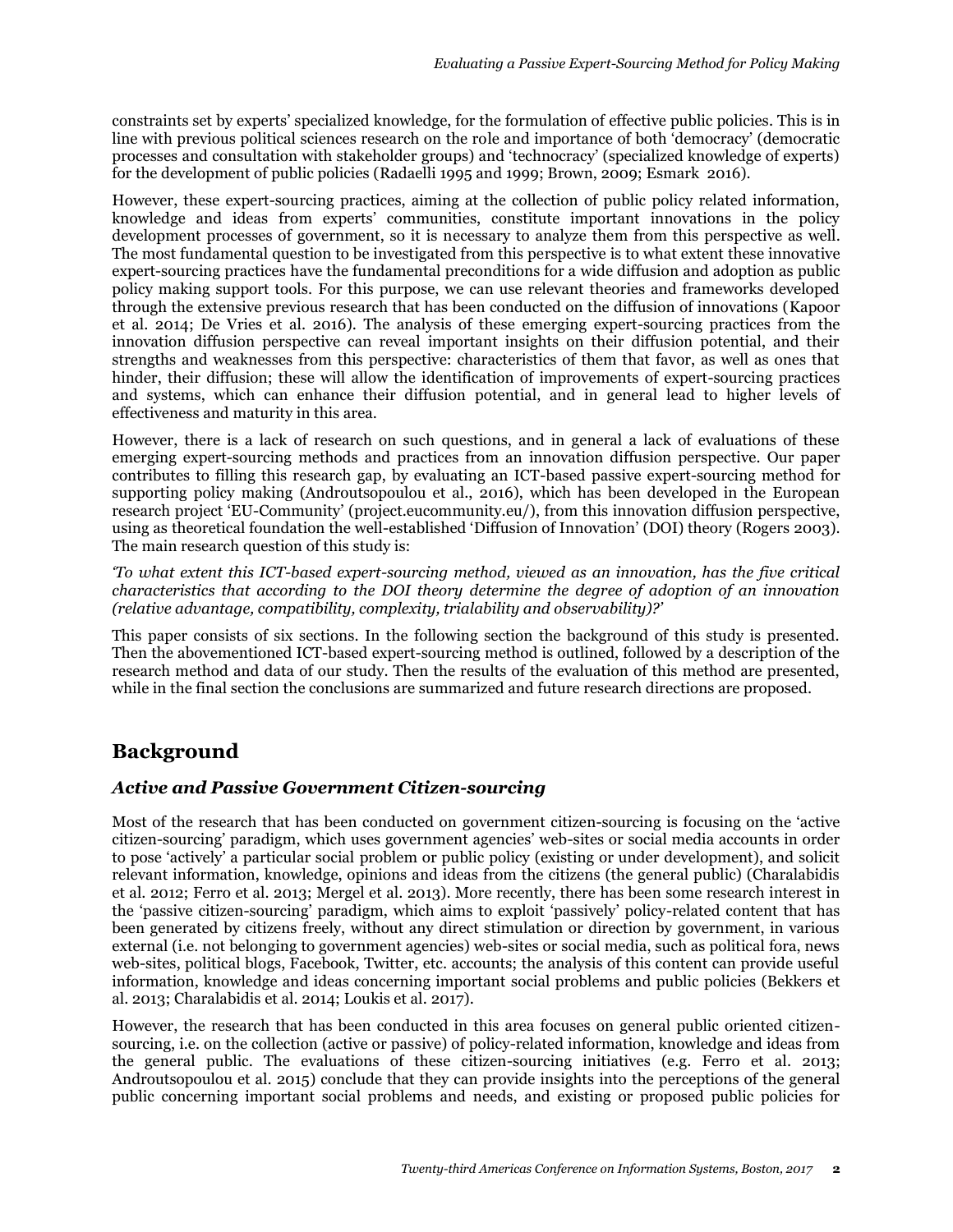addressing them, which can be quite useful; at the same time they conclude also that, due to the high complexity of modern social problems and needs that have to be addressed through effective public policies, in order to collect higher quality policy-related information, knowledge and ideas, it would be highly beneficial to target – beyond the general public – also knowledgeable experts on the particular social problem or public policy of interest. Previous political sciences research has revealed the importance of both 'democracy' (democratic processes and consultation with stakeholder groups) and 'technocracy' (specialized knowledge of experts) for the development of effective and acceptable public policies (Radaelli 1995 and 1999; Brown, 2009; Esmark 2016). The above lead to the gradual development of the new paradigm of 'expert-sourcing', as an important foundation of public policy making. Some first attempts have been made in this direction as part of the European research project 'EU-Community' (project.eucommunity.eu/), in which an advanced ICT-based passive expert-sourcing method has been developed (Androutsopoulou et al. 2016). Our paper contributes to the development of the knowledge base on this emerging expert-sourcing paradigm, by evaluating the above ICT-based passive expertsourcing method for the support of policy making from the highly important diffusion potential perspective: viewing it as an innovation in the policy development processes of government, we investigate to what extent it has the fundamental preconditions for a wide diffusion.

#### *Diffusion of Innovation Theory*

For the above investigation, quite useful can be the theories and frameworks that have been developed in the extensive previous research that has been conducted concerning the diffusion of innovations, in order to identify factors that affect it positively or negatively (comprehensive reviews of this research are provided by Kapoor et al. (2014) and De Vries et al. (2016)). From the review of this literature it was concluded that the most widely recognized theory in this area is the 'Diffusion of Innovation' (DOI) theory proposed by Rogers (2003), which has been extensively employed for analyzing ICT-related innovations in both the public and the private sector from a diffusion potential perspective (Raus et al. 2009; Loukis et al. 2011; Wu et al. 2015). According to the DOI theory, there are five critical characteristics of an innovation that determine the degree of its diffusion:

i) Relative Advantage, defined as the degree to which an innovation is perceived as better than the idea, work practice or object it supersedes;

ii) Compatibility, defined as the degree to which an innovation is perceived as being consistent with the existing values, past experiences, and needs of potential adopters;

iii) Complexity, defined as the degree to which an innovation is perceived as difficult to understand, implement and use;

iv) Trialability, defined as the degree to which an innovation may be experimented with in a limited scale; v) Observability, defined as the degree to which the results of an innovation are visible by the external environment.

Therefore we are going to examine to what extent this ICT-based passive expert-sourcing method (outlined in the following section) has the above characteristics, which are the main determinants of its diffusion potential.

#### **An ICT-based Passive Expert-sourcing Method**

In this section, we outline (for the sake of completeness of this paper) the advanced passive ICT-based expert-sourcing method for supporting support policy making, developed in the European research project 'EU-Community' (see pro-ject.eucommunity.eu/), which is evaluated in the following sections as to its diffusion potential; more detailed information about it is provided in Androutsopoulou et al. (2016).

Its application is based on an ICT platform consisting of two main components. The first component maintains a directory of profiles of individuals possessing high levels of knowledge and expertise on some pre-defined topics related with EU policies. Data about these individuals are collected automatically through crawlers, that crawl at regular time intervals numerous external sources, which can be predefined websites (e.g. Euractiv.com, EUR-Lex, Europa Whoiswho directory, RSS Feeds, blogs and news sites) and social media accounts (e.g. LinkedIn, Twitter), or even can be entered manually by interested individuals (self-registration). Also, this component calculates for each of these experts their 'reputation scores' (for one or more of the abovementioned pre-defined topics), using an algorithm based on the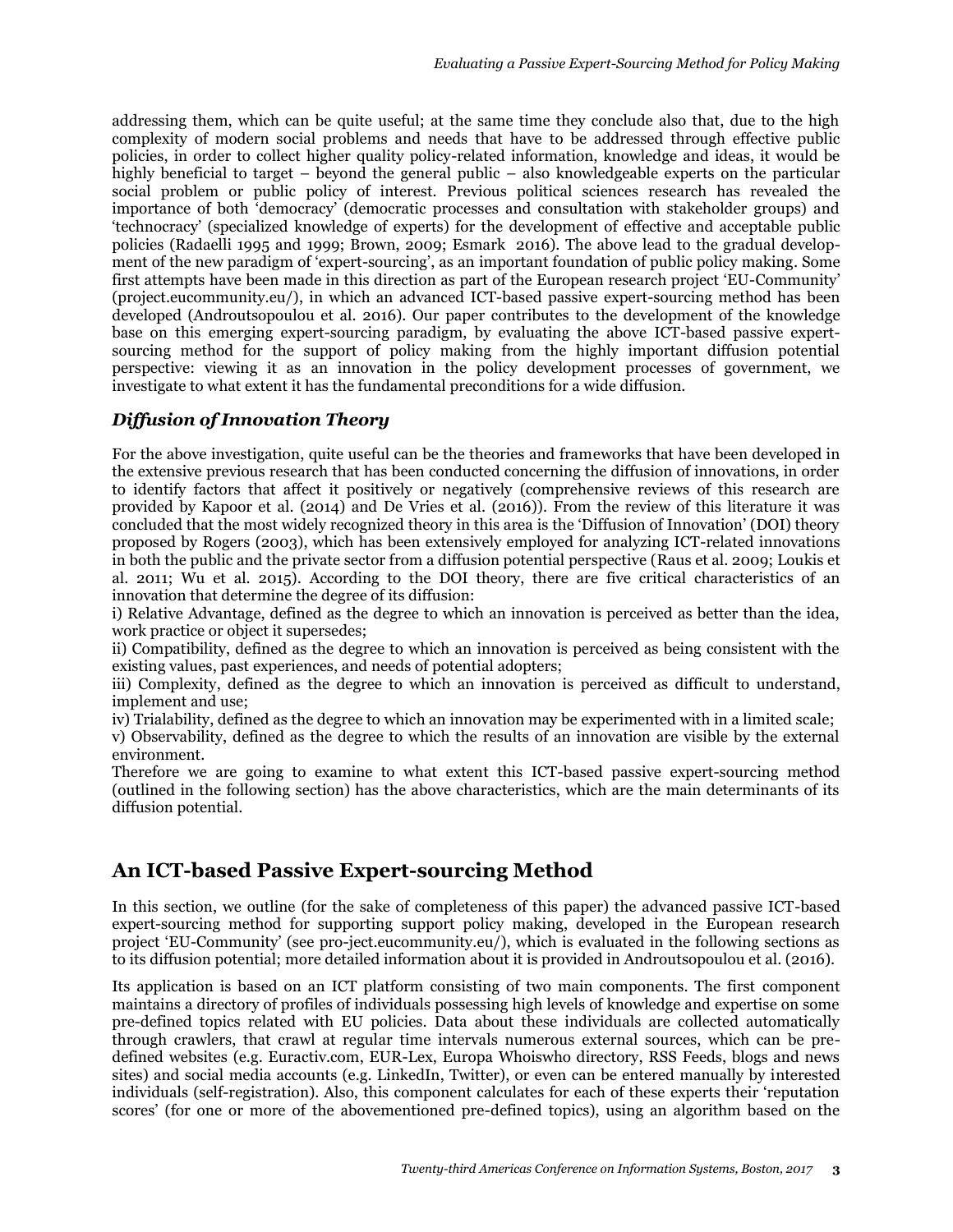following criteria (having different weights): self-evaluation; peer-assessment (based on endorsements from other experts); 'business card' reputation (based on the reputation ranking of the organization each expert works in, or committees he/she belongs to, and his/her position in them); readers' assessments of documents authored by him/her; network value (level of influence as the sum of his/her network connections); proximity trust (degree of connection in social media); past rankings (taking into account reputation rankings in previous months); offline reputation (manually added for persons with no online presence). This component provides extensive capabilities for experts' search, e.g. by name, country or EU policy or topic, and returns experts found in its database in descending reputation score order.

The second component of the ICT platform supporting the application of this method maintains a database of relevant documents concerning the pre-defined policy related topics of interest. For this purpose it crawls at regular time intervals various external online sources of content related to EU policies, such as relevant blogs, websites of EU institutions (e.g. European Commission), relevant media (such as EurActiv, European Voice, EU Observer) and various EU policy stakeholders' websites (such as various business and professional associations and NGOs' portals), and also social media accounts, where relevant positions and opinions are published, and updates with new content the above documents' database. For each of these documents a 'quality score' is calculated, using an algorithm based on the following criteria: author (his/her reputation score provided by the first component described above); ratings by other experts submitted in the platform, with respect the quality, accuracy, value, relevance and timeliness of the document. Furthermore, these documents undergo sophisticated processing using text/opinion mining and sentiment classification techniques, in order to assess their topics and sentiment (positive, negative or neutral). These documents are structured around 'policy processes' (as policy process can be modelled any prospective, ongoing or completed E.U. legislative procedure, or any political debate in general), which can be created by system users. This component provides a 'timeline visualization' (Figure 1), which shows in a temporal order the main documents (based on the above quality scores) associated with a policy process selected by the user, grouped under a set of user-defined stages of the particular policy process. In this visualization different colors are used in order to indicate documents of different origins, such as European Institutions, National/Local Governments, Academic Institutions, Civil Society Organizations, Media, etc.; also shapes are used to reflect different types of documents (e.g. rectangles reflect the proposal documents, while general documents are represented by circles). Finally, the sizes of the shapes representing these documents reflect their quality scores (higher quality documents are shown bigger).



**Figure 1. Policy process documents' visualization**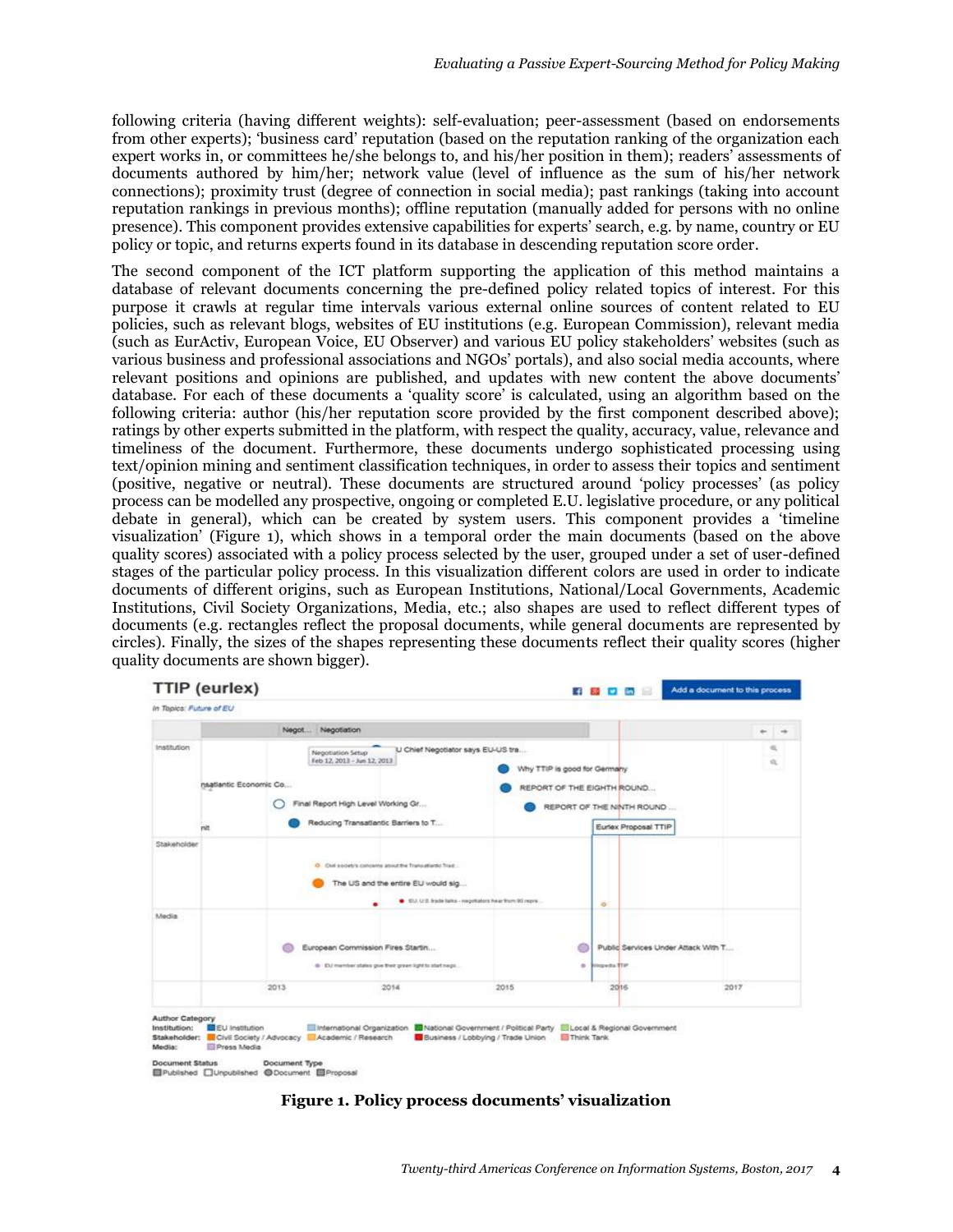## **Research Method and Data**

Initially an evaluation framework was constructed based on the DOI theory, which is shown in Table 1. In particular, for each of the five critical characteristics of an innovation that according to the DOI theory determine the degree of its diffusion (relative advantage, compatibility, complexity, trialability and observability) we defined one or if necessary two evaluation dimensions, adapted to the particular objectives and characteristics of this expert-sourcing method. For the 'relative advantage' we defined two evaluation dimensions ED1 and ED2, which correspond to the two particular objectives of the method: to identify knowledgeable experts as well as documents containing high quality knowledge on public policy related topics we are interested in. The same applies for the 'compatibility', for which we defined two evaluation dimensions ED3 and ED4, concerning the compatibility of the method with the public policy formulation processes, as well as with the mentalities and the values of their participants. For the 'complexity', 'trialability' and 'observability' we defined one evaluation dimension for each (ED5 to ED7).

To what extent this ICT-based expert-sourcing method:

ED1: is a better way for identifying highly knowledgeable and credible experts on a specific public policy related topic we are interested in, compared with other existing 'physical' or 'electronic' alternative ways for doing this?

ED2: is a better way for the acquisition/collection of high quality expert knowledge concerning specific public policies (existing, under development or proposed) in comparison with other existing 'physical' or 'electronic' alternative ways for doing this?

ED3: is compatible with the public policy formulation processes as they are applied in European institutions and in European countries, and can be integrated in these processes?

Ed4: is compatible with the needs, the mentalities and the values of the participants of the democratic public policy formulation processes (such as members of parliaments and their assistants, representatives of various policy stakeholder groups, journalists, etc.)?

ED5: its practical use by the above participants of democratic public policy formulation processes is easy and does not require much effort?

ED6: can be initially applied in small scale pilot applications in order to assess its capabilities, advantages and disadvantages, before proceeding to a larger scale application of it?

ED7: is an innovation highly visible to the colleagues and collaborators of each adopter (e.g. participants of the democratic public policy formulation processes, policy makers, etc.), so that a wider interest in the adoption of this innovation can be generated?

#### **Table 1. Evaluation Framework**

In order to evaluate this ICT-based passive expert-sourcing method outlined in the previous section using the above evaluation framework, three pilot applications of it have been conducted, concerning three important EU policy related topics agreed among the 'EU-Community' project partners: Innovation and Entrepreneurship, Energy Union and Future of the European Union (EU). For each of them numerous online sources were crawled, in order to retrieve and store expert profiles, and also various types of relevant documents (e.g. blog posts, social media content, word/pdf documents, web pages and articles, etc.); then processing of them was performed as described in the previous section, leading to the calculation of the reputation scores of the experts, and the quality scores of the documents. Five interviews were conducted with Members of the Greek Parliament from the main political parties. Each interview had a duration of 1.5 hour, and included initially a presentation of this passive expert-sourcing method and its supporting ICT platform; then the interviewee was asked to use the platform (with our assistance) in order to perform searches of experts/documents concerning the above three topics, examine and understand the results' visualizations, and then see document-level details.

In order to collect evaluation data from the interviewees about this ICT-based passive expert-sourcing method we used both qualitative and quantitative techniques. According to relevant literature (Ragin & Amoroso, 2011; Cooper and Schindler, 2013) on one hand the qualitative techniques allow a more indepth examination of a social phenomenon, and enable the generation of deeper knowledge about it, its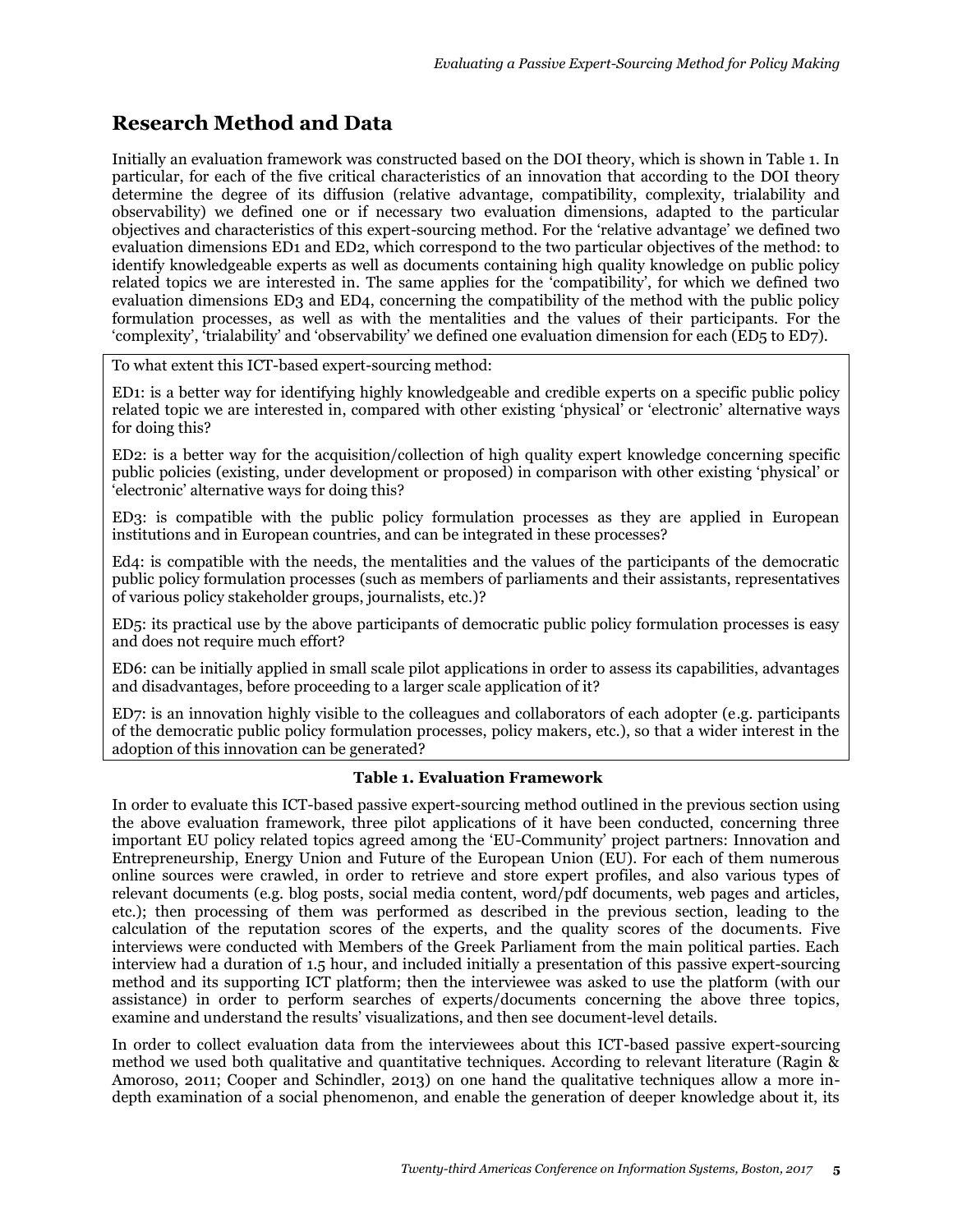positive and negative aspects as well as a deeper understanding of them (concerning 'how' and 'why'); on the other hand the quantitative techniques enable the summarization of various positive and negative aspects into a small number of ratings, which make it easier to draw conclusions. Therefore in order to combine the abovementioned advantages of the qualitative and the quantitative techniques, in each of these interviews initially we conducted a qualitative in depth discussion about the method, structured in accordance with the above seven evaluation dimensions  $ED1 - ED7$  (shown in Table 1). The above qualitative discussions were recorded, and then transcribed and coded manually using an open coding approach (Cooper and Schindler, 2013). Then we asked the interviewees to fill a short evaluation questionnaire, which included seven questions corresponding to the above seven evaluation dimensions; each of them was converted to a positive statement, and the interviewees were asked to provide the degree of their agreement/disagreement with it in a five-levels scale ( $1 =$  strongly disagree,  $2 =$  disagree,  $3 =$ neutral,  $4 = \text{agree}, 5 = \text{strongly agree}$ , as a summary/aggregation of all the positives and negatives they mentioned in our discussion along this evaluation dimension.

## **Results**

In Table 2 we can see the results of the processing of the quantitative evaluation data collected through the questionnaire; for each aspect/question are shown the frequencies/numbers of the responses 'strongly disagree' (SD), 'disagree'(D), 'neutral'(N), 'agree' (A) and 'strongly agree' (SA) respectively.

|                                                                                                                                                                                                                                                                                      | <b>SD</b>    | D              | N              | $\mathbf{A}$   | <b>SA</b>    |
|--------------------------------------------------------------------------------------------------------------------------------------------------------------------------------------------------------------------------------------------------------------------------------------|--------------|----------------|----------------|----------------|--------------|
| To what extent this ICT-based expert-sourcing method is useful:                                                                                                                                                                                                                      |              |                |                |                |              |
| ED1: is a better way for identifying highly knowledgeable and credible<br>experts on a specific public policy related topic we are interested in,<br>compared with other existing 'physical' or 'electronic' alternative ways for<br>doing this?                                     | $\Omega$     | $\Omega$       | $\Omega$       | $\overline{4}$ | 1            |
| ED2: is a better way for the acquisition/collection of high quality expert<br>knowledge concerning specific public policies<br>(existing,<br>under<br>development or proposed) in comparison with other existing 'physical' or<br>'electronic' alternative ways for doing this?      | $\Omega$     | $\Omega$       | $\overline{2}$ | 3              | $\Omega$     |
| ED3: is compatible with the public policy formulation processes as they<br>are applied in European institutions and in European countries, and can<br>be integrated in these processes?                                                                                              | $\Omega$     | $\overline{2}$ | $\mathbf{1}$   | $\overline{2}$ | $\Omega$     |
| ED4: is compatible with the needs, the mentalities and the values of the<br>participants of the democratic public policy formulation processes (such<br>as members of parliaments and their assistants, representatives of various<br>policy stakeholder groups, journalists, etc.)? | $\mathbf{O}$ | $\mathbf{1}$   | $\overline{2}$ | $\overline{2}$ | $\Omega$     |
| ED5: its practical use by the above participants of democratic public<br>policy formulation processes is easy and does not require much effort?                                                                                                                                      | $\mathbf 0$  | $\mathbf{1}$   | $\mathbf{1}$   | 3              | $\mathbf 0$  |
| ED6: can be initially applied in small scale pilot applications in order to<br>assess its capabilities, advantages and disadvantages, before proceeding to<br>a larger scale application of it?                                                                                      | $\mathbf{O}$ | $\Omega$       | $\mathbf{O}$   | $\overline{4}$ | 1            |
| ED7: is an innovation highly visible to the colleagues and collaborators of<br>each adopter (e.g. participants of the democratic public policy formulation<br>processes, policy makers, etc.), so that a wider interest in the adoption of<br>this innovation can be generated?      | $\mathbf{0}$ | $\Omega$       | $\overline{2}$ | $\overline{2}$ | $\mathbf{1}$ |

#### **Table 2. Results of processing the quantitative evaluation data collected through the questionnaire (frequencies of interviewees' responses to all questions)**

From the above Table 2 we can see that all interviewees agree or strongly agree (4 and 1 respectively) that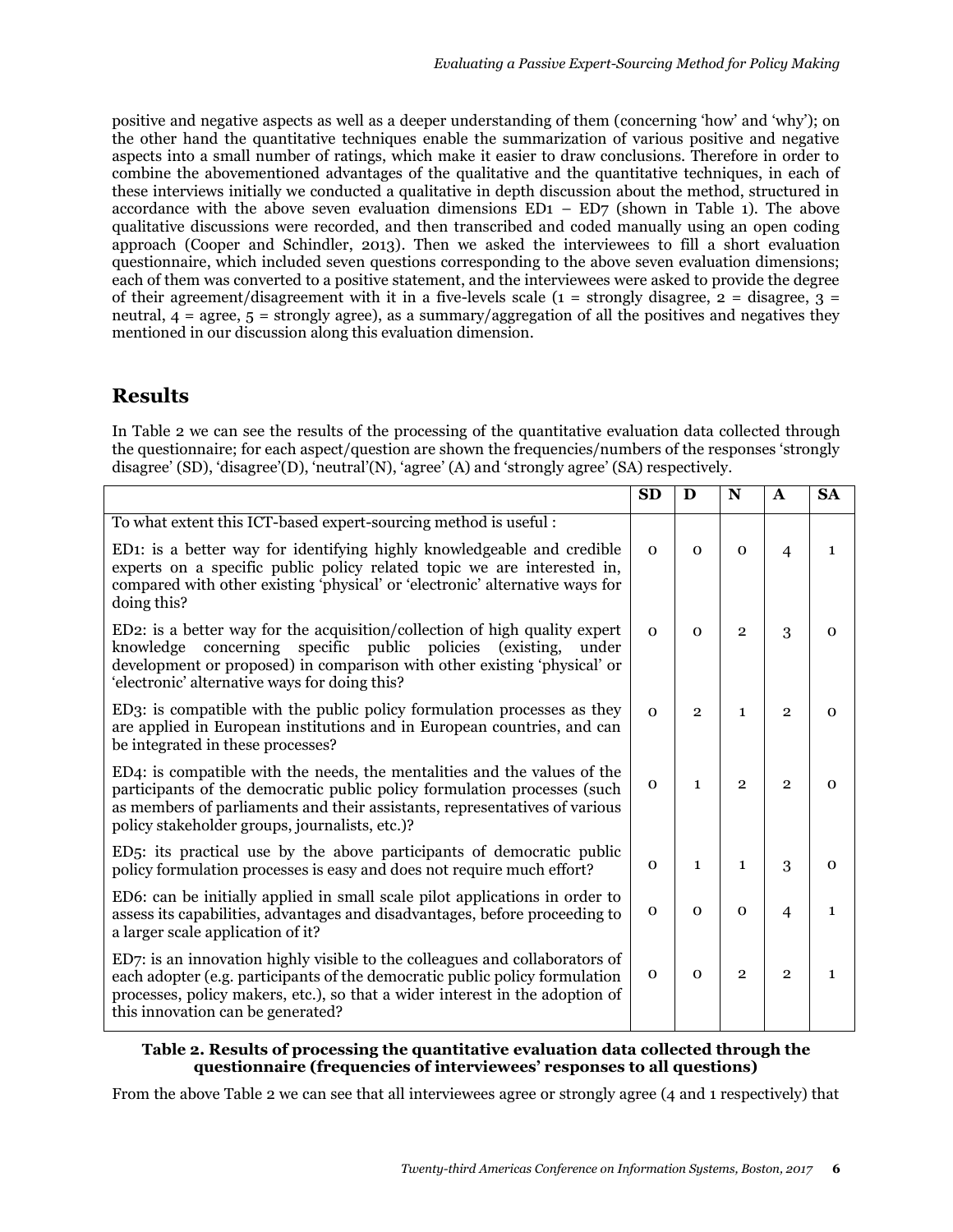this ICT-based expert-sourcing method offers relative advantage concerning the identification of knowledgeable and credible experts on a specific policy related topic we are interested in. However, lower is the level of agreement concerning the relative advantage offered by the method concerning the acquisition of relevant experts' knowledge: three interviewees agree, while the remaining two are neutral (neither agree or disagree). In the discussions were mentioned two alternative tools they use for the above purposes: a) the well-known search engines (e.g. Google), as well as the search capabilities provided by various social media platforms (e.g. Twitter), which they use extensively in order to search for policy relevant knowledge; and b) they monitor specific sources they know manually. Regarding the former, they highlighted that only by proper use of search engines, using appropriate keywords and time period, they can find relevant results (i.e. documents), which are however of varying levels of relevance and quality. The interviewees believe that this weakness can be overcome by the proposed method, as it filters the content it collects and extracts the most relevant and highest quality part of it; at the same time it helps them identify new and more sophisticated sources. A considerable advantage offered by this method is the reduction of the effort required for visiting and reading manually multiple specific sources of interest (e.g. websites, blogs or social media accounts). However, the lack of capability of adding or excluding particular online sources is perceived as a drawback; one of the interviewees said "it doesn't cover all types of resources we read, such as legal documents", and another one that "we don't read blogs, since many times they have been proven unreliable or spam". So, the relative advantage of this method is reduced by the lack of capabilities for customization by the users of the online sources of content crawled. One of the interviewees said that "we would adopt this approach if it could cover larger amount of sources/content and simultaneously sustain their quality through appropriate filtering of them". Another barrier in the adoption of the method, as described by one of the interviewees is that "It is too neutral and open. I would like to concentrate on views that are compatible with my political outlook, political orientation and policy objectives". The provision of online sources customization capabilities can probably address this need.

With respect to experts' identification, the interviewees highlighted the absence of tools offering similar capabilities with the proposed ICT-based expert-sourcing method; so, they currently rely either on the world of mouth or on the well - established online search engines. Since these two methods are considered not much useful for this purpose and risky (in terms of whether they find the right persons), the relative advantage of the proposed method is substantial in helping them identify the most knowledgeable persons per topic. Nevertheless, two factors were mentioned as critical determinants of the diffusion and success of this method: the first is the reliability of the provided information ("I want to know that results are valid and reliable"), and the second is its completeness ("I want to be sure that the information provided by the system is complete and that the most significant experts per topic are included"). It was suggested that in order to achieve high levels of results' reliability and completeness it is necessary: a) to test extensively the two algorithms of the method (used for calculating experts' reputation and documents' quality scores respectively), for instance by comparing their results with assessments of recognized experts, publish the results of these tests (in order to increase users' trust in this method), and based on them make improvements of these algorithms; b) to use a wide range of diverse and high quality online sources; c) to build and maintain an extensive diverse and high quality community of experts around this ICT platform, who will provide large number of ratings of the experts and the documents, resulting in more reliable reputation and relevance scores respectively.

Concerning the compatibility of the method with the public policy formulation processes we can see in Table 2 that opinions are divided: 2 interviewees disagree, 1 is neutral and 2 agree. In the discussions, there was a common feeling of the interviewees that this method is compatible with the EU policy processes, however less compatible than with the ones applied in the member countries (which is reasonable, as the method was initially designed in the 'EU-Community' research project in order to meet the requirements of the EU legislative procedures). For instance, it was mentioned that the policy formulation process in Greece is more 'closed', with lower level of stakeholders' participation: usually a small number of representatives of the main stakeholders (e.g. business and professional associations, trade unions, etc.) are invited by the competent parliamentary committee in order to present their opinions and positions; however, rarely these stakeholders, and also the scientific/academic community, write relevant postings in blogs, social media or web-sites (e.g. newspapers' ones), and this happens only for highly important topics. Furthermore, it was mentioned that this method, in its current form, is more compatible with the needs of the participants of the EU policy making processes, but less compatible with the needs of the participants of the member states' policy making processes. In order to increase the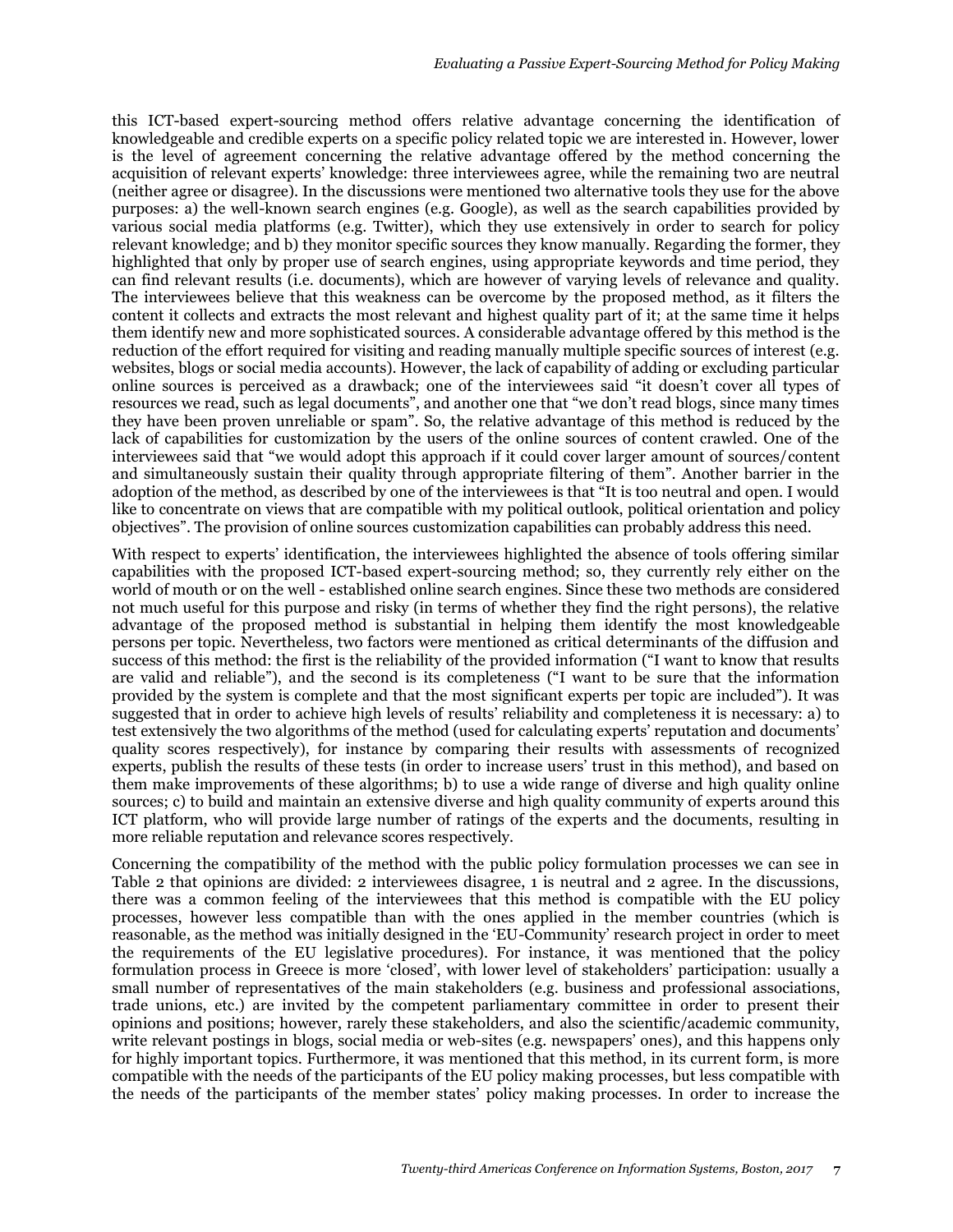compatibility of the method for the latter at national level the following suggestion was made by one of the interviewees: "In order this method to be helpful at national level, I would like to see content not only on EU policy related topics, e.g. on European policy for energy, but also on national policy related topics, which are debated at national level, and especially about topics that are of interest across the European Union, e.g. concerning national policies on education or health. This would help me to compare with other countries before formulating my position at national level, and also would reinforce transnational cooperation". It was also proposed that a tool for the automated translation of these documents should be integrated in the ICT platform supporting the application of this method.

Similar are the reactions of the interviewees concerning the compatibility of the method with the mentality and the values of the participants of the democratic public policy formulation process; as we can see from Table 2: 1 interviewee disagrees, 2 are neutral and 2 agree. Although there was wide agreement that in general this ICT-based expert-sourcing method seems compatible with the mentality and the values of progressive people participating in the policy formulation processes, who will be willing to adopt it, they highlighted that there are also colleagues with outdated mentalities, who might not be interested in the use of such ICT tools. Moreover, they stressed the fact that many participant of the democratic process adopt too 'legalistic' approaches to the formulation of public policies (i.e. placing too much emphasis on the legal aspects of them), so that the compatibility of the method with their mentalities can be increased if more sources of legal information are included.

With respect to the ease of use, most of the interviewees (3) agree that this ICT-based method does not require much effort and is easy to use, while 1 is neutral on this and 1 disagrees. The environment of the ICT platform was characterized as a user friendly and intuitive one, which can be easily used without much training from a user familiar with ICT. However, it is believed that some politicians, mainly older ones without much familiarization with ICT, will probable face difficulties when using the platform; for them some training will be required in order to get familiar with the platform functionalities. Another interviewee mentioned that the usability of the platform should be investigated in more depth (e.g. through questionnaires and interviewees with people who use it every day for some time period). A recommendation made by one of the interviewees was to make it usable from mobile devices, as "policy makers are constantly on the move".

There was a general consensus on the fact that the method could be tested in a smaller scale in order to identify its advantages and disadvantages before proceeding to a larger application of it (4 agree and 1 strongly agree). However, in one of the discussions it was mentioned that smaller scale applications might result in crawling only a small number of sources, reducing pluralism and perspectives' diversity: "In order to have pluralism and avoid reflection of one-sided views the system should remain open, which might not be the case in a smaller application".

Finally, most of the interviewees agree or strongly agree (2 and 1 respectively) on the observability of this method, while the remaining 2 are neutral. It was recognized that it has potential to become widely visible and gain much interest when it reaches a good level of maturity. However, it was raised again that the method, as it is now, is closer to the European Union processes of policy making, and think will reduce the positive impressions that this visibility will generate.

# **Conclusions**

Previous research concerning the application of crowdsourcing ideas in the public sector for supporting public policy making has concluded that it should be oriented towards not only the general public ('citizen-sourcing'), but also the knowledgeable experts as well ('expert-sourcing'). It is necessary to combine/complement the public values, needs and preferences (Moore 1995; Cordella and Bonina 2012) identified through the general public oriented citizen-sourcing values with the realities and constraints set by experts' specialized knowledge, in order to develop acceptable and effective public policies. However, there is a lack of research on this 'expert-sourcing' paradigm. So extensive research is required in order to develop efficient and effective government 'expert-sourcing' practices and methods (which as mentioned above should complement, and not replace, the existing general public oriented 'citizen-sourcing' methods); and also to analyse them from not only the usual technological perspectives, but also from various management and political sciences perspectives as well, in order to identify their strengths and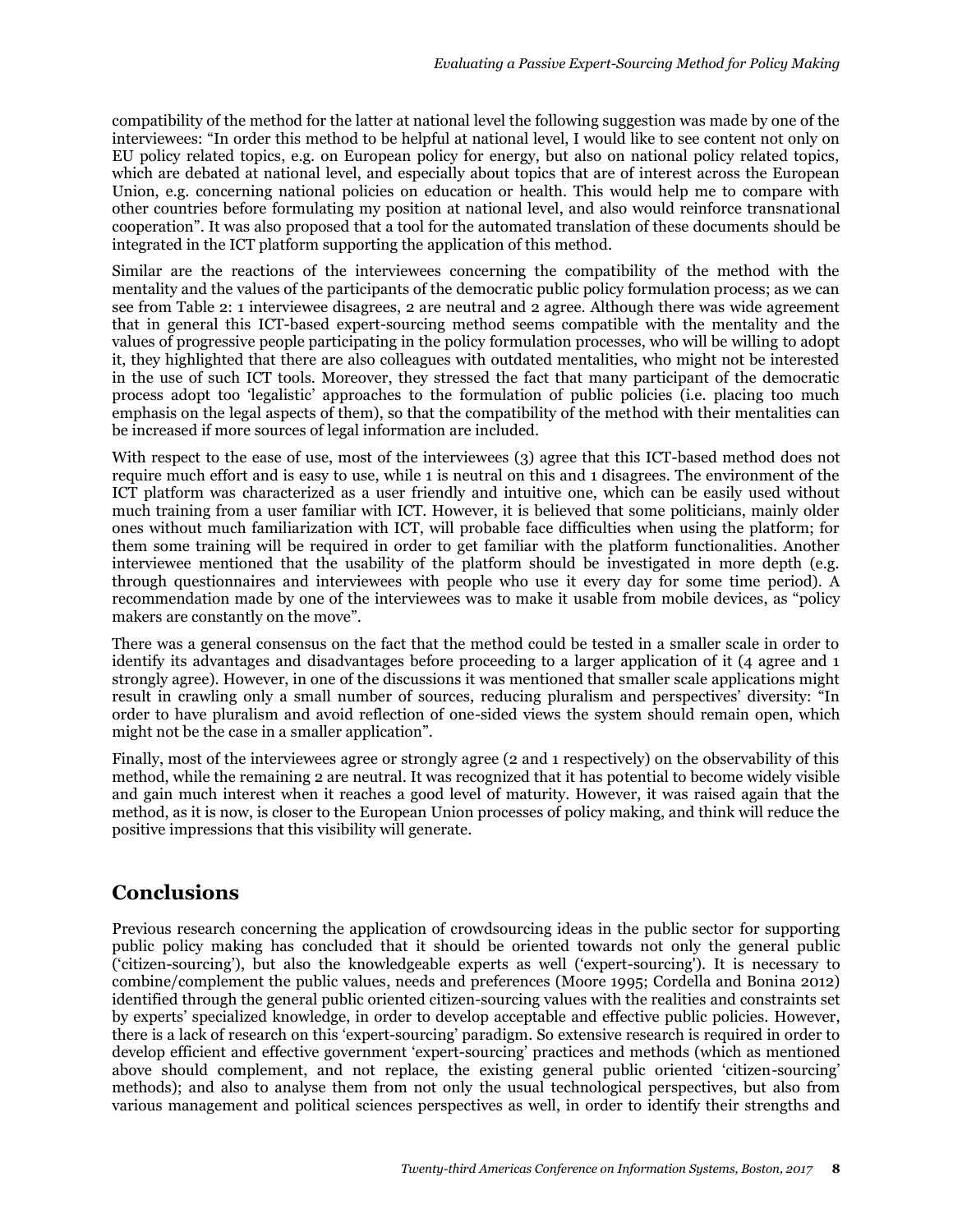weaknesses; this is going to enable improvement and evolution of expert-sourcing methods and practices, and lead to higher levels of effectiveness and maturity in this area. Our paper contributes to filling this research gap, by evaluating an ICT-based passive expert-sourcing method for support policy making, from an important management sciences perspective: the innovation diffusion perspective. We investigate to what extent it has the fundamental preconditions for a wide diffusion and usage in government policy making processes, using as theoretical foundation the 'Diffusion of Innovation' theory (Rogers 2003).

Our findings provide some first positive evidence that this method in general has a moderate to good diffusion potential. Its main strengths are the good relative advantage it offers concerning the identification of knowledgeable and credible experts on a specific policy related topic we are interested in, as well as its trialability in a small scale and observability/visibility; also, to a lower extent, the moderate to good relative advantage it offers concerning the acquisition of relevant experts' knowledge, as well as ease of use. However, its main weakness is its low compatibility, on one hand with the policy formulation processes beyond the EU level (for which this method has been initially developed), and especially with the country-level policy formulation processes, and on the other hand with the needs and mentalities of part of the participants in these processes at a parliamentary level. Furthermore, some interesting improvement directions have been identified, which can increase significantly the diffusion potential of this method: crawling a wider range of diverse and high quality online sources; provision of capabilities for definition and customization of these online sources by the users, so the former can be adapted to the particular interests, work practices and political orientations of the latter; building and maintaining an extensive diverse and high quality community of experts around such platforms, which will provide large numbers of ratings of the experts and the documents, resulting in more reliable reputation and relevance scores respectively; furthermore, this method should enable finding experts, documents and knowledge not only for EU level policy related topics, but also county-level ones, and offer automated translation of relevant documents; and also the system should be accessible through mobile devices as well.

This study has interesting implications for research and practice. With respect to research, it contributes to the creation of knowledge on a new paradigm for the application of the crowd-sourcing ideas in the public sector to support policy making, the expert-sourcing, which remains unexplored; this new knowledge concerns not the technological aspects of it (usually receiving most of researchers' attention), but another highly important aspect of it: its diffusion potential. Furthermore, we have developed an interesting framework for the evaluation of expert-sourcing methods from an innovation diffusion perspective, which can be very useful for future research in this area. With respect to practice, our study provides some first positive evidence concerning the diffusion potential of this method, especially with respect to the relative advantages it offers; and also, interesting directions for improvements of the method, which can increase its practical usefulness and diffusion potential.

Further research is required for the more extensive evaluation of this ICT-based passive expert-sourcing method from additional perspectives, and also by other groups of participants in national level policy formulation processes, beyond the Members of Parliament (e.g. representatives of various business and professional associations, trade unions, etc.), as well as by different groups of participants of regional or municipal level policy formulation processes. Furthermore, more research is required for the testing of the algorithm used by this method for the calculation of experts' reputation and documents' quality scores, and possibly for their improvement. At the same time research should be conducted on the exploitation of ICT for the transfer of knowledge in the opposite direction: from the democratic processes towards the experts/technocracy (e.g. concerning diverse needs, values and concerns of different stakeholder groups on the particular social problem or public policy the experts are dealing with).

#### **REFERENCES**

- Androutsopoulou, A., Charalabidis, Υ., and Loukis, E. 2015. "Using Social Media Monitoring for Public Policy Making – An Evaluation," in *Proceedings of 9th Mediterranean Conference on Information Systems (MCIS 2015)*, Samos, Greece.
- Androutsopoulou, A., Mureddu, F., Loukis, E., and Charalabidis, Y. 2016. "Passive Expert-Sourcing for Policy Making in the European Union," in *Proceedings of IFIP EGOV-EPART 2016 Conference*, Guimarães, Portugal.